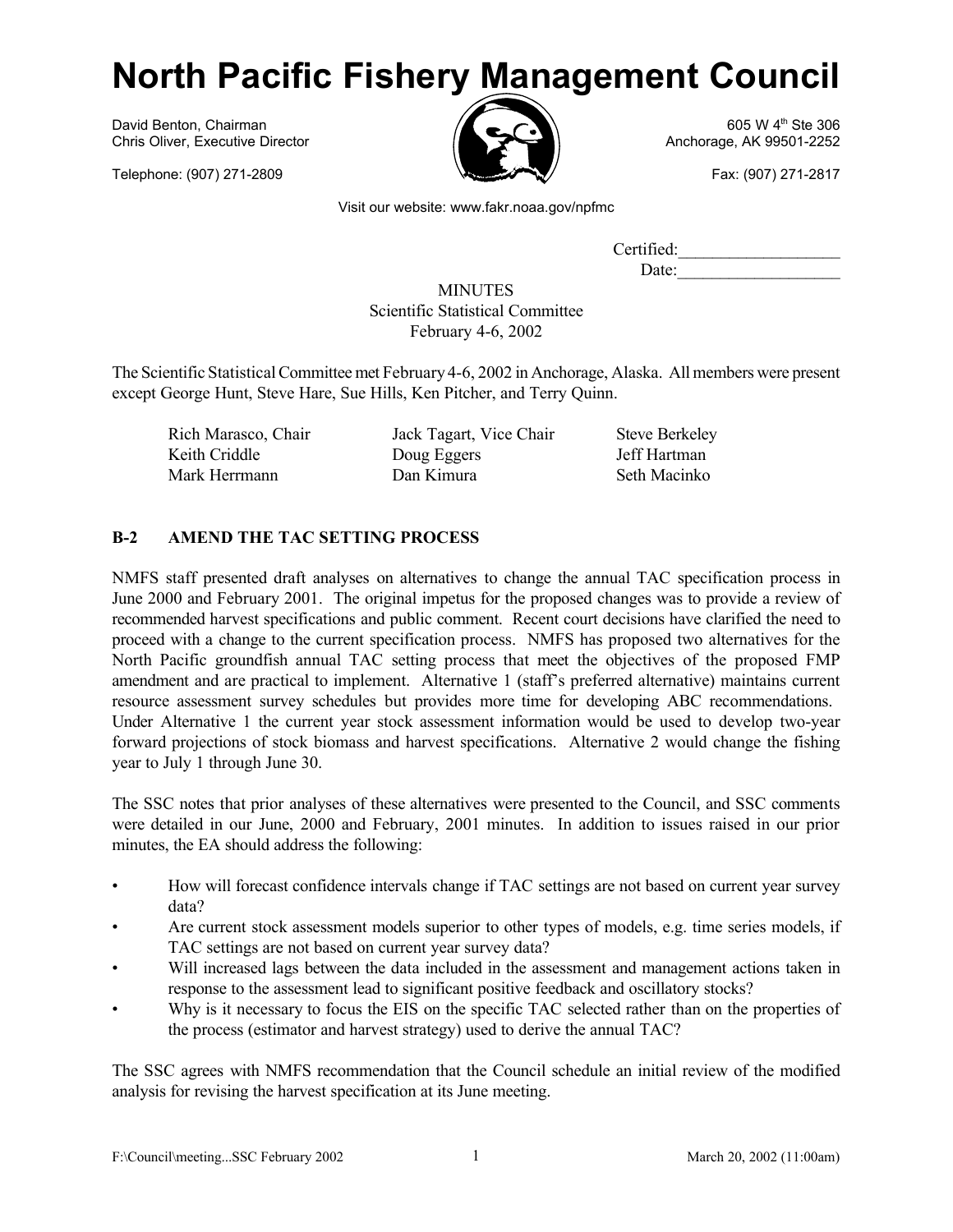## **B-6 CHINIAK STUDY**

The SSC received a report from Chris Wilson and Anne Hollowed on the ongoing study of pollock in the Chiniak and Barnabas gullies in the GOA. This study is designed to evaluate effects of fishing on local aggregations of pollock. The study area is juxtaposed with known Steller sea lion habitat and inferences derived from this study may be relevant to evaluation of SSL/Fisheries interactions.

The researchers are on the second year of a four-year study. They have successfully assessed pollock biomass in the study area prior to and during commercial fishing. Additionally, they are developing methodologies to explore the impact of fishing on pollock school size. Size composition of pollock is similar in control (Chiniak) and treatment (Barnabas) areas; and pollock spatial distribution has remained virtually unchanged during the period surveyed. It is too early to infer effects of fishing. We commend the research team and look forward to more reports.

## **C-1 PSEIS**

Steve Davis, NMFS, briefed a joint session of the SSC and AP regarding proposed changes to the alternatives for analysis in the draft Programmatic Supplemental Environmental Impact Statement on Alaskan groundfish fisheries. NMFS believes the changes are required to transform what were perceived as single objective alternatives to mult-objective alternatives. For most members of the SSC, this briefing was their first exposure to the proposed changes, and consequently, the SSC has had little time to evaluate them.

It is clear that there is considerable confusion among SSC members and others regarding the mandatory scope of the PSEIS alternatives. On one hand, there is a perception, supported by former NMFS advice, that these alternatives describe a range of policy directives and should exclude specific action items which would ordinarily provoke explicit rule making. On the other hand, the proposed revisions to the alternatives integrate specific action elements as well as policy directives. The proposed alternatives, therefore, give the appearance of holistic "drop in" FMP substitutes. The confusion over the mandatory scope of alternatives makes it exceedingly difficult to provide constructive advise to the Council. To help eliminate further confusion, we believe there is a need to revise the problem statement associated with this process and to succinctly list the assumptions and criteria used to build the alternatives.

With respect to alternatives as presently constructed, the proposed alternatives address a continuum of a "lightly constrained" to "highly constrained" fishery regulatory environment. The ordered sequence of alternatives generates a perception that the status quo (Alt. 2) aligns as lightly constrained, a perception we believe misrepresents the current management regime. Therefore, it would be useful to include a management regime alternative that is less constrained than status quo. For example, the Council could choose a previously adopted FMP configuration at a time certain between implementation of the initial FMPs and now; such as the FMPs as configured in 1982, or as configured when the fishery was completely Americanized (1988) or any other intermediate FMP. In so doing, the PSEIS could evaluate where we could be, had the Council remained static in their management regime, against where we are and where we're going in an evolving management regime. We further suggest that the least constrained management option could reflect the minimum necessary management elements to satisfy the MFCMA when first adopted.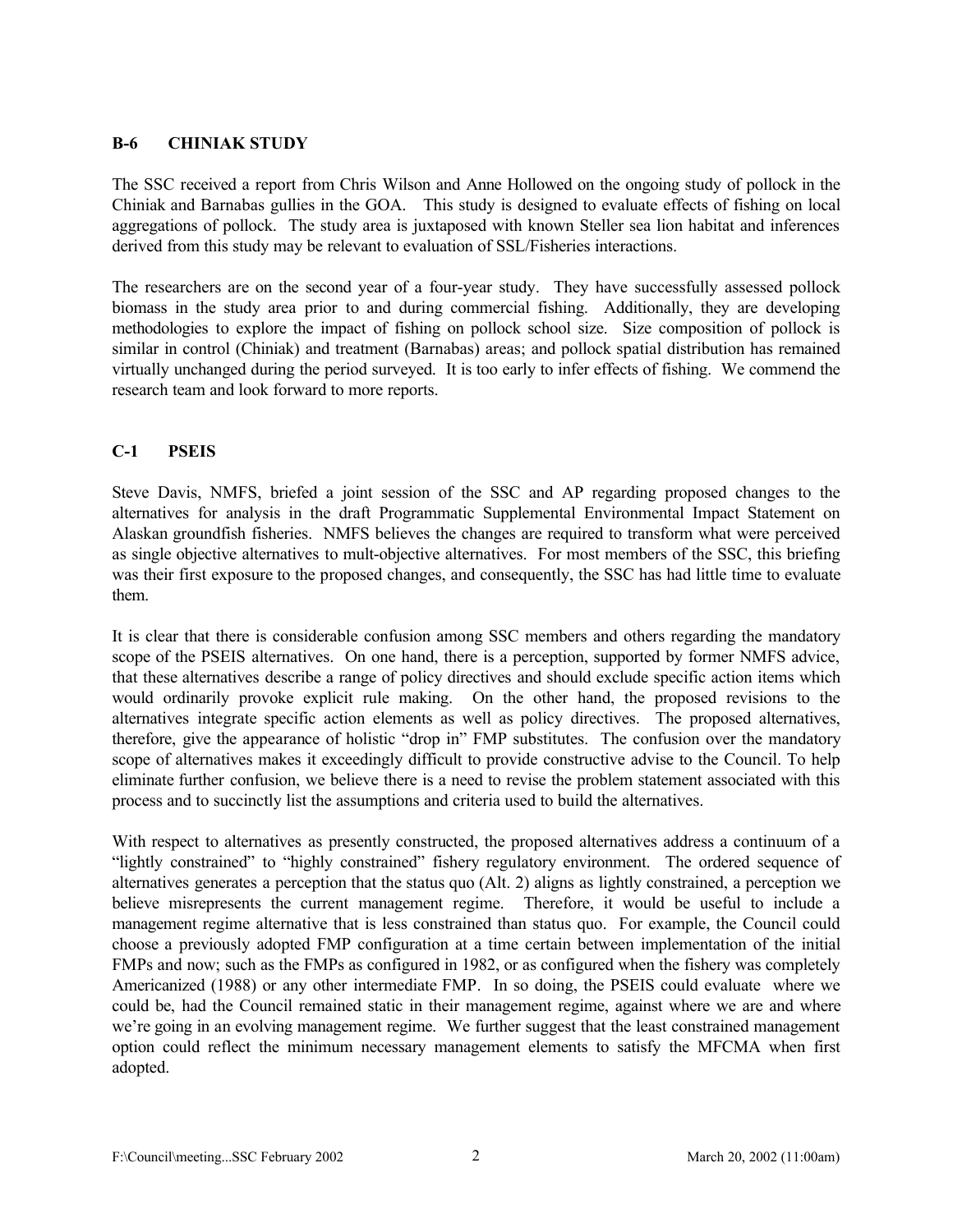## **C-2 ESSENTIAL FISH HABITAT**

The SSC received presentations on the following: a summary of the EFH final rule from Cindy Hartmann, the SEIS for essential fish habitat and HAPC designation from Dave Witherell, and the EFH Committee report from Cathy Coon. In addition, public testimony was given by Heather McCarty and John Gauvin (representing Groundfish Forum).

The SSC recommends that the public's role in the EFH development process be reconsidered. The SSC opposes soliciting recommendations for specific HAPC sites from the public. We believe designation of HAPC is more appropriately addressed by persons with technical expertise in habitat function.

The SSC shares the EFH committee's concern over the importance of defining critical terms used in the EFH Final rule, such as "minimal", "temporary" and "degradation". Defining these terms in a way that provides protection to essential habitat without being unnecessarily restrictive will be very difficult. For example, the final rule states that HAPCs should be identified based on one or more of four considerations, one of which is "the extent to which the habitat is sensitive to human-induced environmental degradation." The SSC notes that habitat changes may result from human activities but whether those changes constitute habitat degradation is largely a subjective determination. The SSC will provide input on these definitions and other analytical elements when more information is available.

# **C-5 CRAB RATIONALIZATION**

Darrell Brannan (NPFMC) and Mark Fina (NPFMC) provided an overview of the Initial Council Review Draft Analysis of Bering Sea and Aleutian Island Crab Rationalization Program Alternatives. Stephen Hamilton (Central Florida University) reported on the conclusions of A Comparative Analysis of Alternative Rationalization Models for the Bering Sea/Aleutian Islands Crab Fisheries (Appendix 3-7), prepared on contract for this analysis. Michael Downs (Impact Assessment Inc.) reported on the Community Socioeconomic Profiles (Appendix 2-6) prepared on contract for this analysis. Gretchen Harrington (NMFS—Sustainable Fisheries) discussed the draft summary scoping report on the Bering Sea/Aleutian Islands King and Tanner Crab Fishery Management Plan. Public testimony was provided by Terry Leitzell (Icicle Seafoods), Scott Matulich (Washington State University), Arni Thompson (Alaska Crab Coalition), Bing Hinkle, Earl Comstock and Gordon Blue (Crab Rationalization and Buyback Group), Kevin Suydam (F/V Lady Alaska), James Mize (Blue North Fisheries), Bob Storrs (Unalaska Native Fishers Association), John Garner (North Pacific Crab Association), Steve Minor (St. Paul), David Lethin (F/V Ocean Ballad), Doug Wells (F/V Baranoff), Bob Alverson and Jack Knudson (Fishing Vessel Owners Association), Linda Kozak (Kozak and Associates), Leonard Herzog (F/V Anna Marie), and Tim Henkel (Deep Sea Fishermen's Union).

The draft analysis includes a well-balanced description of the alternatives, an excellent review of alternative institutional arrangements for rationalization, and a lucid discussion of many of the issues related to the adoption of the proposed alternatives. Nevertheless, the SSC notes that the draft document is incomplete in a number of important areas and that some sections of the draft analysis are invalid. The SSC advises that these shortcomings be addressed and that the document undergo a thorough review before the draft analysis is released for public review. The SSC emphasizes that this conclusion should not be construed as a criticism of the preparers. To the contrary, we laud staff for the quality of analysis of the complicated issues that arise in comparing the anticipated effects of alternative rationalization measures. We note that the suite of alternatives under consideration for crab rationalization is much broader than those considered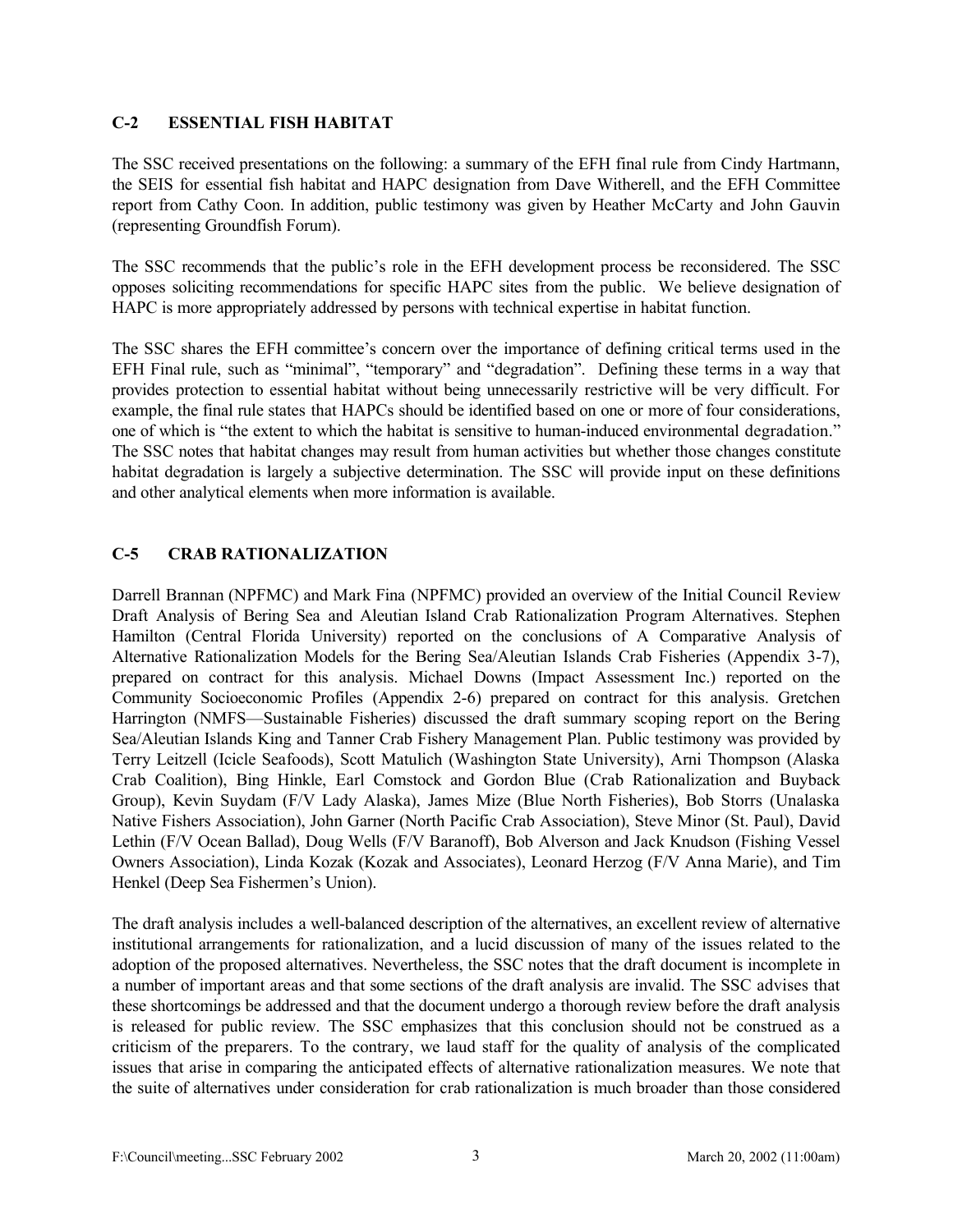for rationalization of other North Pacific fisheries, analyses that benefitted from much longer periods for preparation of analytic documents than has been budgeted for this analysis.

## **General Comments**

- 1. It would be beneficial if the Council would revisit the problem statement in an attempt to clarify the nature of the problems to be addressed through this amendment. A number of specific problems afflicting crab harvesters are articulated in the problem statement. In contrast, there is only a nonspecific reference to concerns regarding processors and communities. Some of the alternatives seem designed to mitigate potential adverse impacts of open access on groups other than harvesters. It would help focus the analysis and provide a better basis for comparing the alternatives if the purpose and need statement was revised to explicitly identify problems that proposed action are intended to address.
- 2. The SSC is concerned that the draft analysis does not include an Environmental Assessment of the proposed actions. Although a Draft Programmatic Supplemental Environmental Impact Statement is being prepared, the schedule for its completion may preclude adequate consideration of environmental impacts during the Council's deliberation on the preferred crab fishery rationalization alternative. As noted in our December 2001 minutes, the SSC strongly recommends that the analysis be expanded to include a discussion of the likely environmental impacts.
- 3. The revised draft analysis should include an IRFA. The IRFA provides important information on potential impacts of the proposed alternatives on small entities, including harvesting and processing firms and small communities. The crab fisheries include a large number of small entities. It is likely that the proposed alternatives and options will have differing impacts on small entities. Description of these impacts is not well-developed in the current draft analysis or in the Social Impact Assessment (Appendix 2-6).
- 4. Although the draft analysis includes a well-balanced description of the alternatives and an excellent background discussion of alternative institutional arrangements for rationalization, it does not include quantitative estimates of the direction or magnitude of economic benefits associated with the alternatives. While accurate quantitative estimates of the economic consequences of the alternatives are preferable, qualitative analyses can provide an acceptable basis for judging the economic consequences of the alternatives. When it is impossible to provide even a qualitative analysis, the analyst should explain why. The Milon-Hamilton white paper included in Appendix 3-7 was intended to provide just such a qualitative assessment. However, the model is based on assumptions that do not accord with those considered appropriate for the crab industry. Consequently, it does not provide an acceptable basis for comparison of the magnitude or distribution of net benefits of the alternatives. This Appendix should be removed and treated as a stand-alone document. (Specific concerns regarding the Milon-Hamilton white paper are listed in an appendix to this section.)
- 5. The discussion of local and regional distributional impacts of rationalization is incomplete. Rationalization is likely to result in consolidation at both harvesting and processing levels. This issue should be discussed in greater detail in the next draft of the document.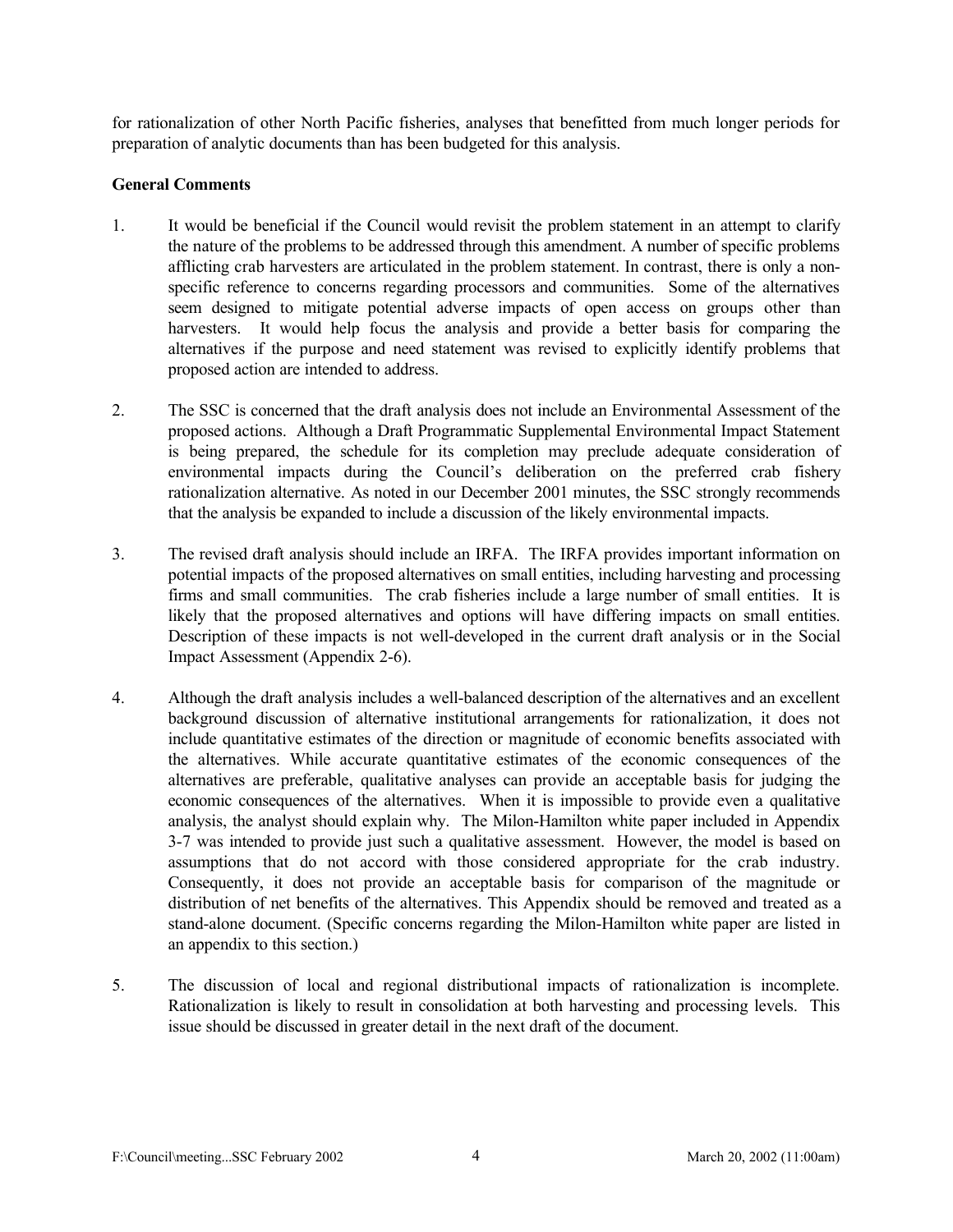- 6. The present draft does not include an analysis of how the initial allocation of harvester quota might be distributed. This analysis is important because it will provide insights into local and regional distributional impacts.
- 7. The draft analysis is relatively silent on the issue of preserving entry-level opportunities under rationalization in general and on differences in the availability of entry opportunities under the various rationalization alternatives. Recent analysis of the Community IFQ Purchase option suggests that entry level concerns associated with rationalization programs may be particularly acute in small communities.
- 8. The revised draft document should provide detail about the relative magnitude of State waters components of the crab fisheries.
- 9. The revised draft needs an expanded discussion of the changes in management and regulatory structures that would be necessary to implement crab rationalization. For example,
	- Section 3.2.4 *The Use of GHL or TAC for Determining Allocations under the Rationalization Program.* ADFG provided an analysis on the need to switch from setting crab harvests using GHL to TAC as the fishery moves from regulated open-access to crab rationalization. GHL has been historically used as a tool to manage the crab fisheries because of the need, during short seasons, to use CPUE to adjust the GHL inseason. ADFG has determined that managing harvests under GHL is not a viable option under crab rationalization as quotas would need to set before the fishery is prosecuted. State managers have indicated that managing crab fisheries under a TAC is no more problematic than under a GHL, but it is unclear whether the State has authority to set TACs. This needs to be brought out more clearly in the text. Of specific concern are why some fisheries, such as the Adak red king crab fishery (p.113) are excluded from consideration of crab rationalization. For example, the rational that the Adak red king crab fishery is excluded because "of the difficulty of establishing TAC based on current stock information" is not sufficient. The rents accruing to this fishery, when it reopens, under regulated open-access needs to be weighed against crab rationalization using a TAC even if the TAC is conservatively set.
	- Section 3.2.7 *Potential Changes in Pot Limits in a Rationalized Fishery.* ADFG has provided an opinion that under crab rationalization that "overly restrictive pot limits might go away". Currently, this decision would be made by the Alaska Board of Fish. Pot limit changes could have very important effects on the magnitude and distribution of net benefits under the proposed rationalization alternatives. These effects need to be addressed in further detail. This discussion should include the history of pot limits in each crab fishery and the potential environmental and economic changes to the fisheries that could arise if pot limits are reduced or eliminated.
	- The state/federal assignment of management authorities (category 1, 2 and 3 measures) needs to be addressed in the context of those measures which need to be changed, transferred or revoked as a result of rationalization.
- 10. Section 2.1.5.5 Golden King Crab. The Aleutian Islands golden (brown) king crab fishery is very different from other king and Tanner crab fisheries. It has not exhibited the severe open-access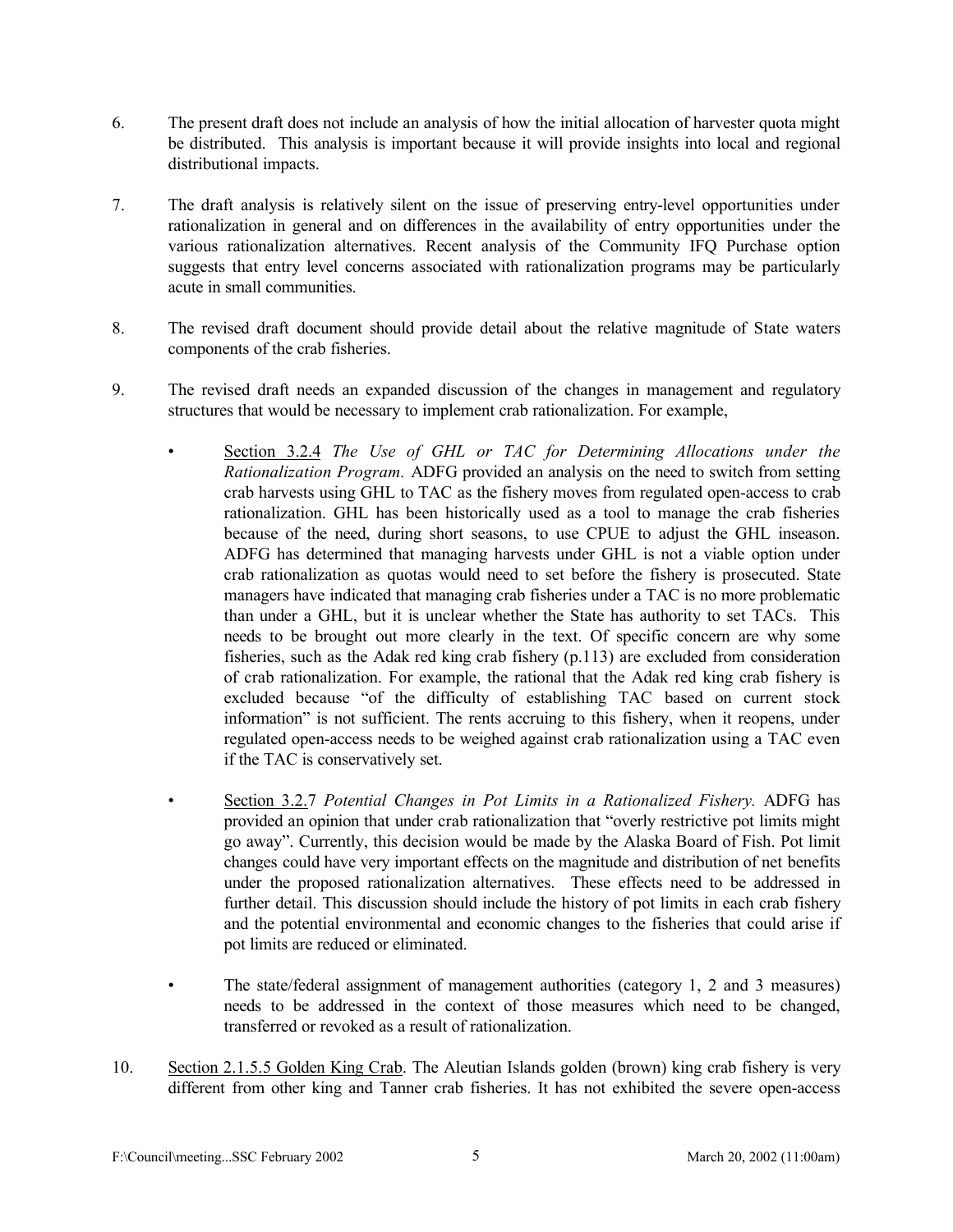problems seen in other crab fisheries. Further discussion of this fishery needs to include specific examples of how it differs from other crab fisheries. Specifically, the benefits of having any cap on the ownership on quota (currently suggested range of 10-40%) needs to be further explored.

- 11. Issues unique to quotas in the crab fishery because of the extreme fluctuations in harvest levels need to be addressed. This includes an expanded discussion of potential problems in the Bering Sea snow crab harvests when harvest levels are again high. A discussion is needed on the likely structure of the market for quotas and the likelihood of acquiring affordable loans to purchase a very risky asset.
- 12. A critical part of the Council's ability to understand the social and economic consequences of implementation of rationalization measures is mandatory reporting of socioeconomic data. For example, harvest and production costs, expenditure patterns, vessel ownership data including identifiers (name and address files), employment, and earnings data are absolutely necessary to determine the magnitude and distribution of net benefits that arise from the granting of an entitlement to a public resource. If these data had been required as a component of the plan amendments authorizing IFQs in the halibut/sablefish fisheries and Co-Ops in the pollock fishery, analysts would be in a much better position to identify the likely economic consequences of the rationalization alternatives currently under consideration for the crab fishery. The SSC recommends that provision of the data listed above be made mandatory. This action is necessary to fulfill the Council's stated desire to have the economic performance of the rationalized crab fishery evaluated. (A detailed list of needed data was included in the October SSC minutes).
- 13. The revised draft analysis needs to include an expanded discussion of the bargaining procedures that are likely to be used between localities and processors under the alternative regionalization/community protection option included under some of the alternatives.

#### **APPENDIX TO SSC COMMENTS ON BS/AI CRAB RATIONALIZATION**

#### **Comments specifically focused on the Social Impact Analysis (Appendix 2-6):**

- The draft analysis provides the Council with considerable information (for example the relative contribution of crab landings to local revenues) and thoughtful discussions such as the intercommunity tradeoffs confronting the Council in association with various schemes that attempt to limit shifts in processing activity (e.g., Kodiak vs. St. Paul).
- However, because the analysis relies almost exclusively on secondary data, it should not be considered a comprehensive social impact analysis. The table on page 160 reveals a lack of field interviews in some of the key study communities. This lack of fundamental data at the community level (or from a broad cross section of potentially competing perspectives and interests within communities) means that many conclusions presented in the analysis are unsupportable. This does not mean that the conclusions are wrong, rather, that there is no basis presented for supporting the conclusions. The assessment of the social implications of the various alternatives in Kodiak (pp. 106,108) is a particular case in point.
- The analysis needs to be expanded to provide a discussion of likely differences, if any, in the expected social impacts of the alternatives.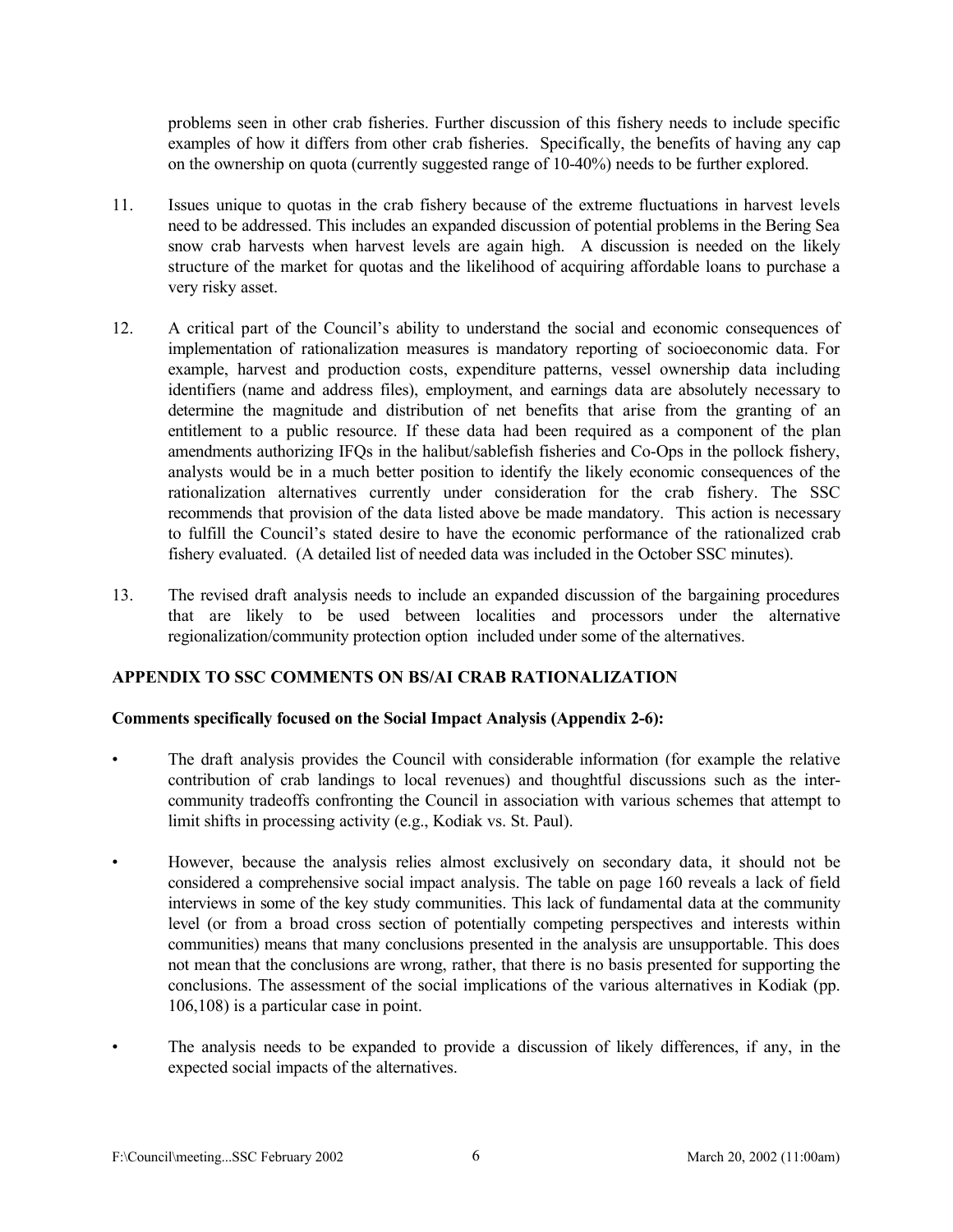- The selection of study communities does not immediately follow from the data presented in Table 1.0-1 (p. 2). The choice of study communities should be more fully explained (relative to the discussion presented in the current Section 2).
- The statement on page 54 that crab rationalization would not contribute to the softening of the housing market appears to be in error.
- The fact that crab seasons are short does not mean that participation in the crab fishery is relatively unimportant to crew any more than it is to vessel owners or processors (see page 16).

## **Comments specifically focused on the Milon-Hamilton model (Appendix 3-7):**

- The Milon-Hamilton (M-H) model is a short-run deterministic comparative static model. Consequently, it does not represent inter-annual variations in stock abundance and permissible catches, or in capital investment-disinvestment decisions. Moreover, the model unrealistically treats cooperative quota shares and individual quota shares as single period entitlements.
- Neglect of stock dynamics (interannual harvest variability) leads to incorrect inferences about optimal investment in harvesting and processing capacity.
- The M-H analysis mistakenly asserts that ex-vessel price differentials are evidence of noncompetitive market structures. This assertion is due to neglect of variations in running costs for vessels to deliver to different processors and of transportation costs from processing facilities to product markets. The assumption of constant costs throughout the season is not essential for a competitive market structure. For example, fruit and fish markets often exhibit high prices on early deliveries and lower prices on later deliveries because consumers are willing to pay a premium.
- The M-H model does not account for risk sharing practices such as widespread pricing structures that combine guaranteed base prices with post-season adjustments related to gross wholesale revenues. This type of risk sharing is common in crab and many commodity markets.
- The model neglects cold storage holdings and the impact of such holdings on market price. Dorfman and Havenner (AJAE 73(1991): 829-840) provide and example of a dynamic optimal control strategy for inventory management of a stochastic commodity.
- The processor model ignores market power in the processed product market. This assumption is unreasonable. North Pacific crab harvests enter a market with limited substitutes during particular time periods.
- The assumption that crab harvesters behave as price takers is inconsistent with the existence of the AMA and abundant public testimony to the contrary.
- The model assumption of infinite scalability of harvesting and processing capacity is an inappropriate characterization of the crab fishery.
- The model assumes constant delivery rates ignoring important intra-seasonal variability.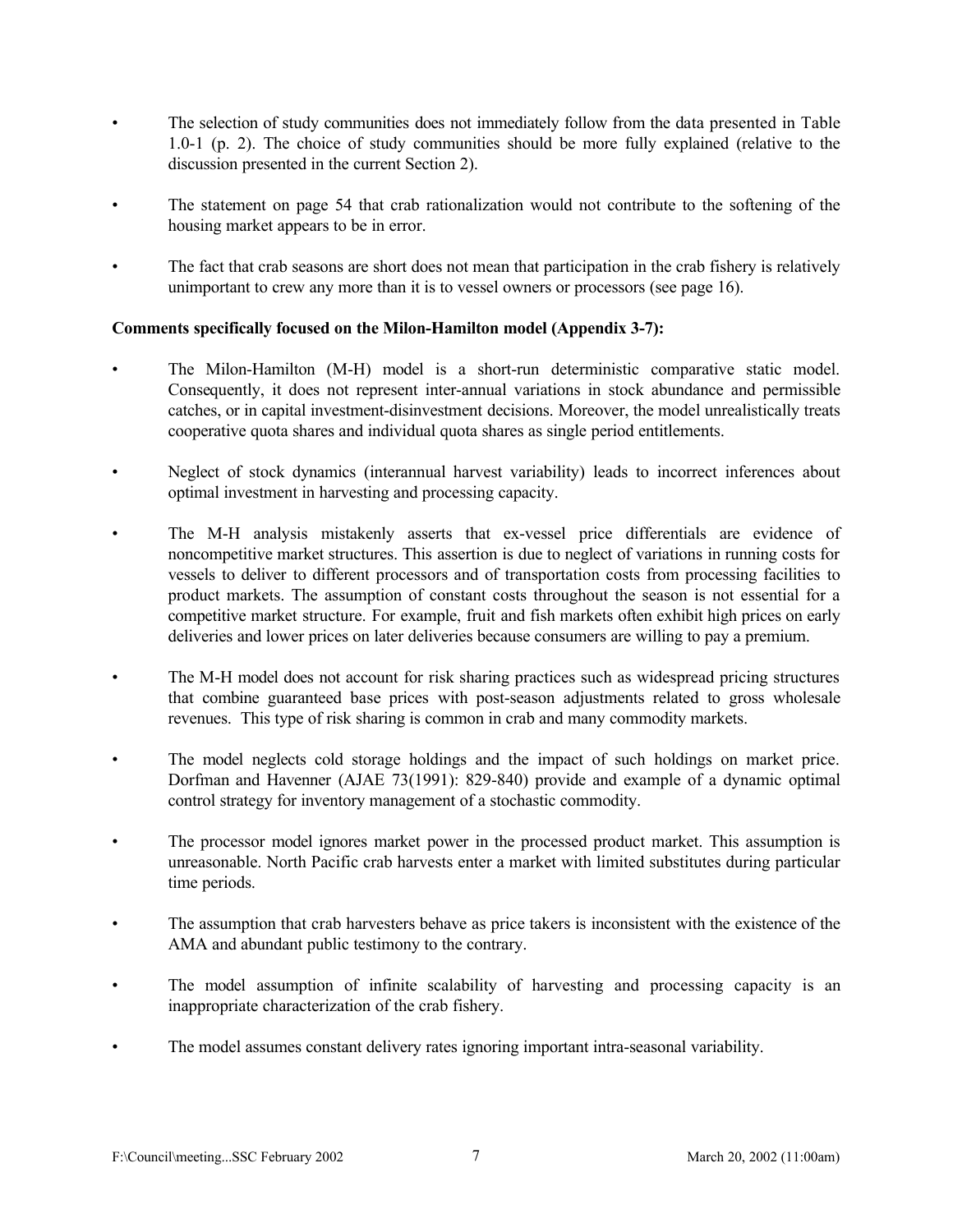## **Suggestions for an alternative approach to convey information about the potential economic effects of the proposed actions**

In lieu of the analysis included as Appendix 3-7, the SSC encourages staff to include a general discussion of the creation and redistribution of rents that might occur under rationalization and of the factors that might influence the distribution. The discussion should draw on recent published analyses by Scott Matulich and co-authors, as well as, papers by Halvorsen et al., Wilen, Milon and Hamilton and others. Although it is not anticipated that the analysis will be able to definitively rank the proposed alternatives, this analysis will help focus attention on the key determinants of the magnitude and distribution of net economic benefits.

The change from an open access fishery to a rationalized fishery may lead to changes in the variable costs of harvesting fish, changes in the demand for processed product, and changes in the exvessel price paid by processors to harvesters. For purposes of exposition, it may be helpful to consider these effects as though they occurred in two sequential steps, beginning with a reduction in harvesting costs and an increase in wholesale demand, followed by changes in exvessel demand. Under open access, marginal harvesters earn zero economic profit while infra-marginal harvesters earn profits. Net revenues earned in the harvesting sector are the difference between total revenues (the product of the market clearing exvessl price and total landings) and total harvesting costs. Under open access, the processing sector pays a supply cost equal to the exvessel price and the cost of other variable production inputs and faces a wholesale demand that is more elastic than the exvessel demand. Because the quantity of fish harvested and the supply of fish to processors is constrained by the TAC, the wholesale price offered may exceed the cost of production even at the margin.

The magnitude of processor net revenues will depend on the extent to which they are able to exercise market power as purchasers of landed catches. Following adoption of an effective IFQ or Co-Op, it is anticipated that harvesters will alter their fishing practices and capitalization to decrease variable harvesting costs. The reduced harvesting costs lead to increased harvester profits as long as they are not offset by exvessel prices decreases. In addition, it is likely that extension of harvest seasons and changes in product mix will result in an outward shift in the demand for processed product. The increased demand for processed product will lead to an increase in processor profits as long as it is not offset by increased exvessel prices or other processing costs. Exvessel price could increase or decrease depending on the relative bargaining strength of processors and harvesters. Consequently, under IFQs or coops, the magnitude of net revenues captured by harvesters and processors will depend on their relative bargaining strength. The alternatives under consideration may affect the relative bargaining strength of harvesters and processors.

# **C-7 OBSERVER PROGRAM**

Dan Ito and Todd Loomis of the AFSC Observer Program presented the draft EA/RIR/IRFA for the renewal and improvement of the North Pacific Groundfish Observer Program. This program will expire December 31, 2002 unless specifically extended by FMP amendment. The SSC strongly supports continuation of the Observer Program and recommends that the EA/RIR/IRFA be released for public review.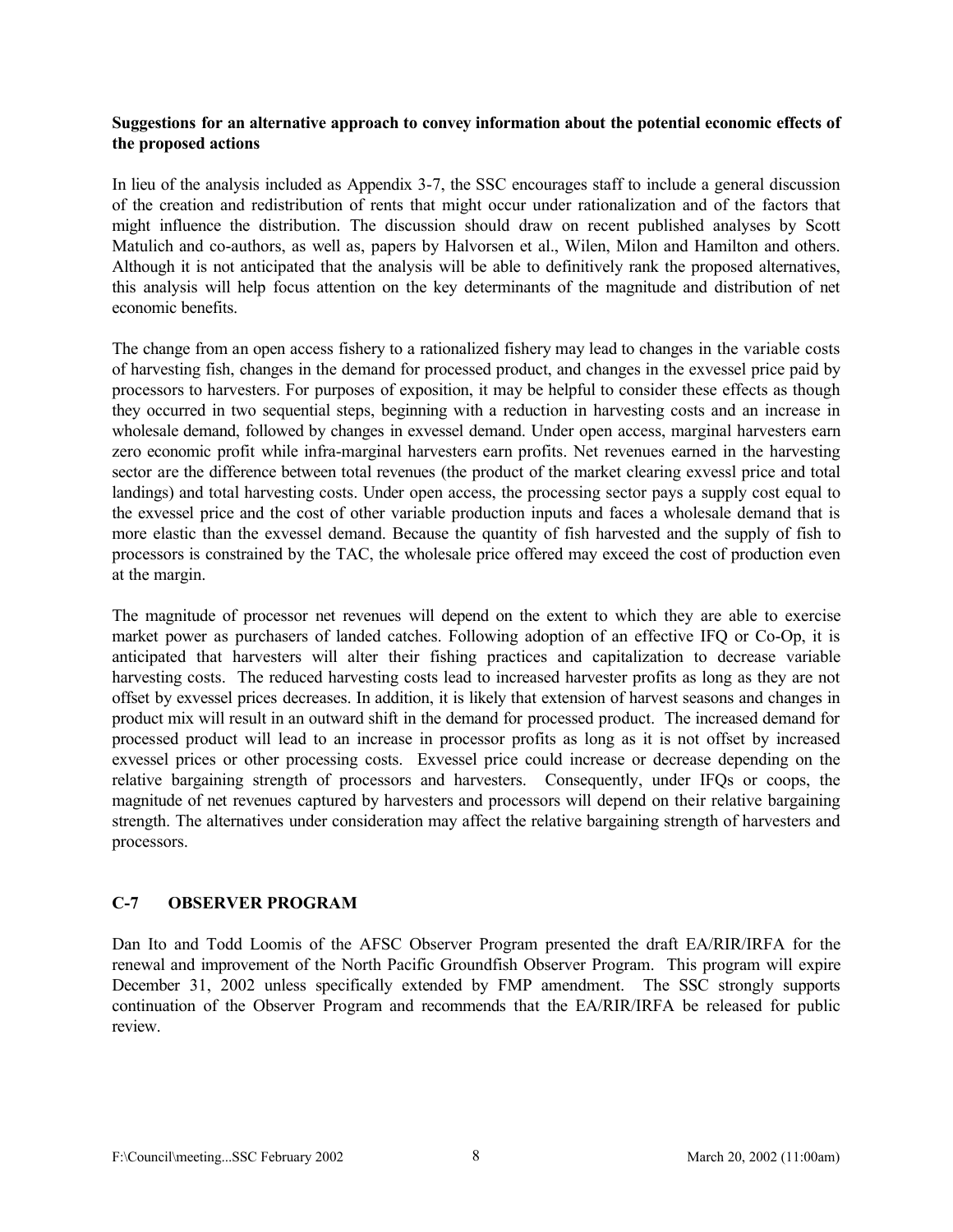## **C-10 RESEARCH PRIORITY**

The SSC will address research priorities at a future meeting.

## **D-1(c) F40 INDEPENDENT REVIEW**

The SSC reviewed the Terms of Reference for the requested review. It is recommended that the statement of "Charges to be Addressed" be modified as follows:

The independent scientific review shall address the following:

- a) Define and explain the harvest strategy currently used in the management of the BSAI and GOA groundfish fisheries; i.e., develop an educational primer on the Council's current procedure.
- b) Determine if the current quota setting approach (tier ABC determination, OFL derivation and TAC specification) is consistent with Magnuson-Stevens Fishery Conservation and Management Act. Determine if  $F_{40}$  is an appropriate MSY substitute for all species? If not, what are the alternative(s) and are data available to determine the value(s) of the substitute?
- c) Is the approach considerate of ecosystem needs in the BSAI and GOA?
	- i. If not, how should it be changed?
	- ii. Are sufficient data available to allow implementation of the alternative approach?
	- iii. How would the transition from the current approach to the proposed revised one be handled?

#### **MISCELLANEOUS SSC AGENDA ITEMS**

#### Target/Non target Groundfish Species Management

The SSC received a report from Jane DiCosimo of council staff on a January 16, 2002 ad-hoc committee meeting to discuss management of target and non-target groundfish species that are currently managed as part of a larger species complex. The SSC agrees with the ad-hoc committee recommendation to continue working towards resolving the larger management issue i.e. determining an appropriate way to manage these non-target and other incidental species. Two SSC members, Steve Berkeley and Dan Kimura, to participate in the ad-hoc committee's discussions of means to address this problem.

#### Catch Estimation in the CDQ Longline Cod Fishery

The SSC received a report from Anna Furniss (Utah State University) on design considerations for a study to assess the accuracy of observer estimates in the CDQ longline cod fishery. The study design was prepared to provide a statistical basis for answering industry concerns about differences between observer estimates and estimates back calculated from processed product output using product recovery rates and